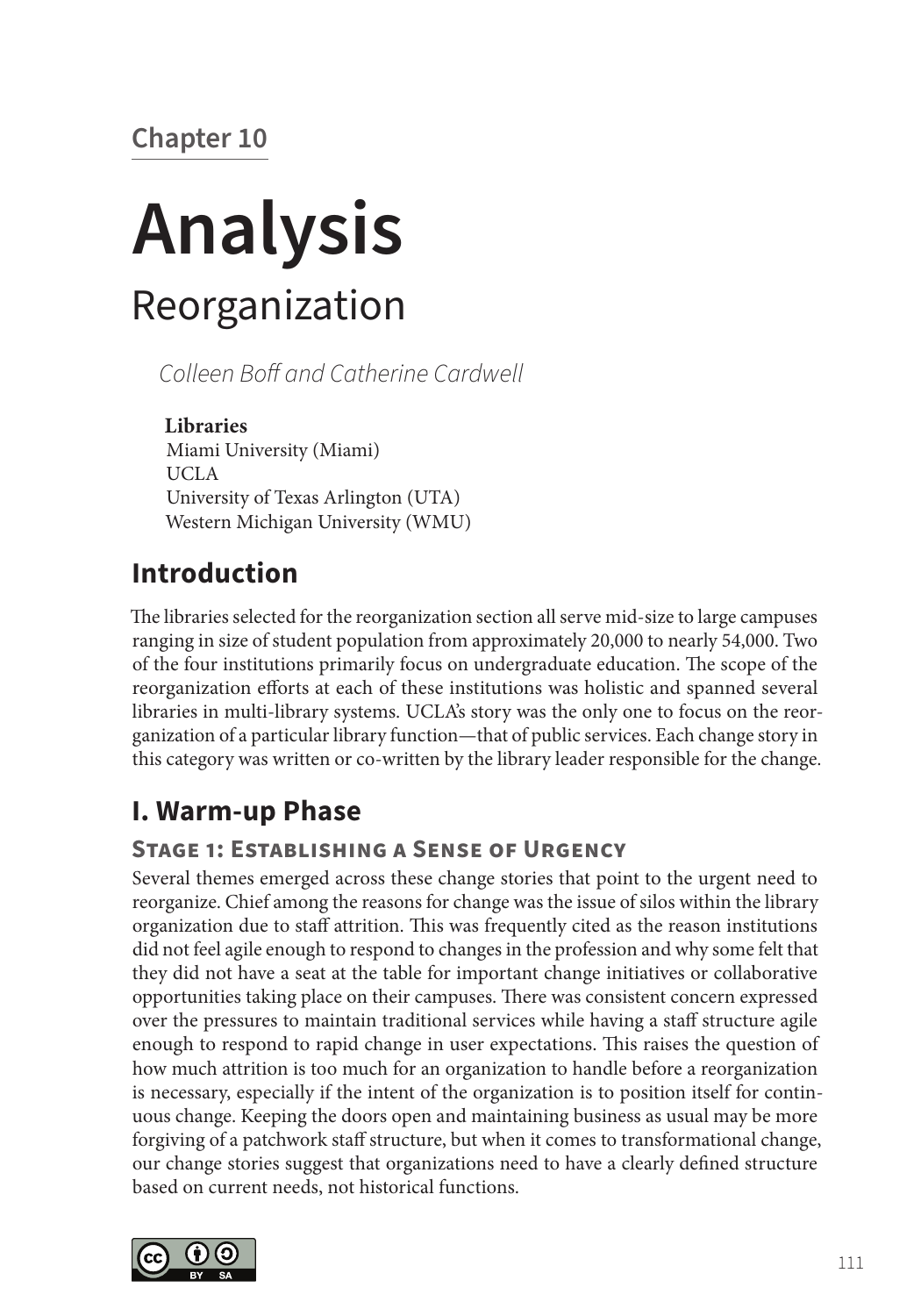It is particularly noteworthy that at all of these institutions, there were new hires at the senior level of library leadership. In fact, the hiring committee for the new dean at UTA intentionally sought out a change agent. A strategic plan mandate for reorganization was a driving factor for UCLA and WMU. The need to examine duplicative and inconsistent service models as the result of decentralization was an additional reason for change at UCLA.

Two institutions used specific nationally normed data to help establish their sense of urgency. Miami used data from LibQUAL and ClimateQUAL. UTA conducted ethnographic research to help staff understand user needs. At least two institutions used specific tools in their work with library employees. Miami used a design-thinking approach, while UTA relied on strategies outlined in the monograph *Good to Great* by Jim Collins.

#### **Stage 2: Creating the Guiding Coalition**

Readers will find few similarities across all four change stories in terms of the composition of the guiding coalition. Miami used a consultant who worked with three committees. One was a steering committee that included three top library leaders, with the majority of members external to the library. Their primary purpose was to guide the process and make decisions. Select staff represented the library through service on the other two committees. One committee focused on reorganization, while the other focused on reinventing the service model.

At UCLA, the associate university librarian was a part of the guiding coalition, which included almost half of the staff in the public services group being reorganized along with several representatives from other units. He set a vision for the group and provided objectives to help focus them. Though the new dean at UTA involved nearly 85 percent of the staff in doing their homework to establish the urgency to reorganize, her guiding coalition consisted of the senior library leadership and middle managers. Although the dean was new to this group and to the organization, her team had a history of working together. The dean at WMU was new to her position, but she took a different approach from the others. She met with each staff member individually and held a library-wide retreat so that everyone was involved in the feedback process out of which the need to develop two committees emerged, one to work on a strategic plan and one to reorganize the organization. The composition of the latter committee included the dean and others from the library administrative office as well as faculty and staff who represented all units except the special collections.

#### **Stage 3: Developing a Vision and Strategy**

At this stage in the change process, the guiding coalitions at Miami, UCLA, and WMU had developed an organizational framework that supported a similar shared vision to improve the user experience, to break down silos among the staff, and to position the library for innovation at their respective institutions. In contrast to the other institutions, the UTA guiding coalition worked only on the establishment of a singularly focused vision to ground the rest of their work. They defined their new vision as CXI—Creation, eXploration and Innovation.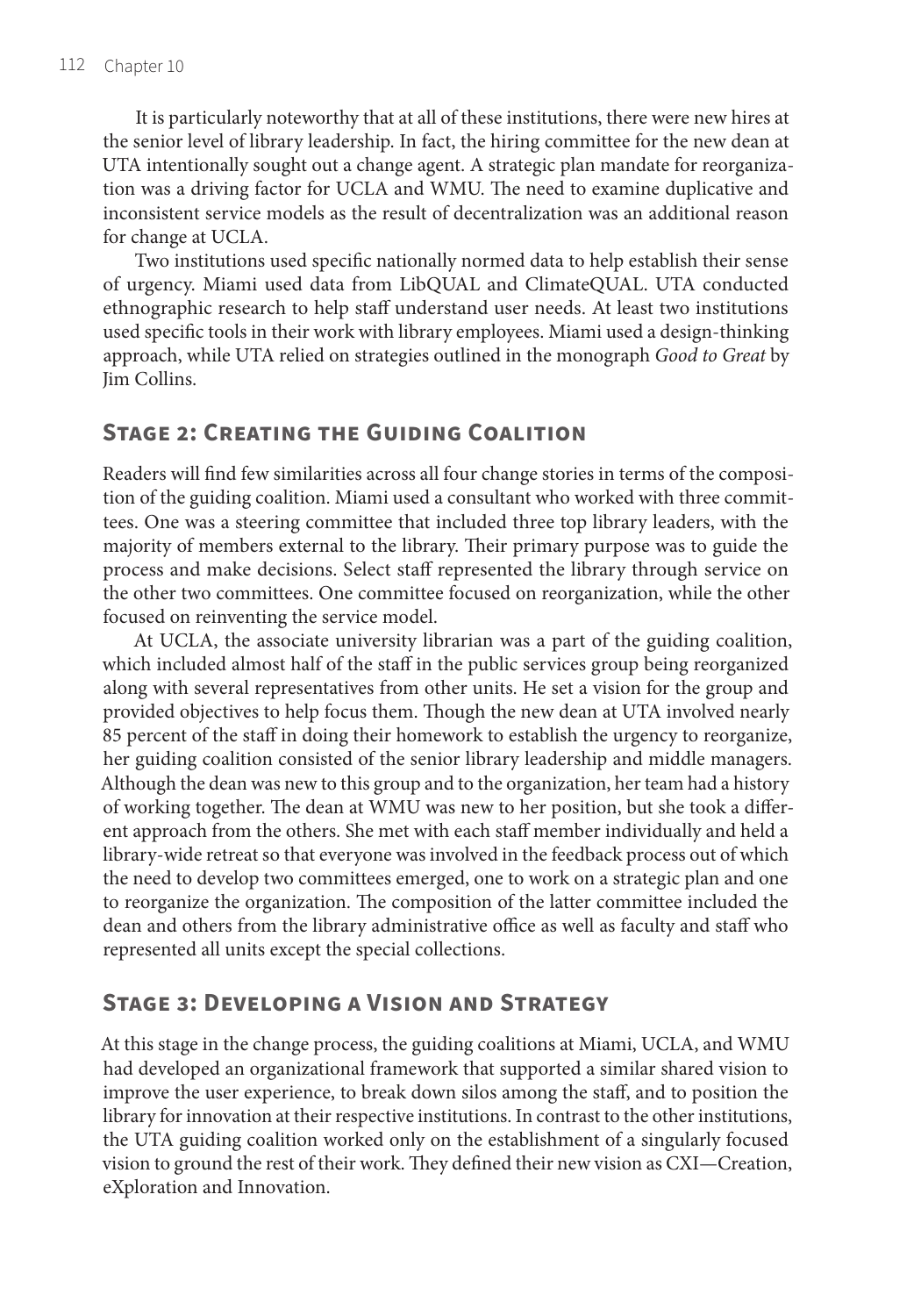#### **Stage 4: Communicating the Change Vision**

Most of these institutions used the typical strategies to communicate change to staff, which included written communications such as newsletter updates, posting materials on an intranet, and emails, as well as face-to-face meetings, either one-on-one with individuals or through presentations at all-staff and departmental meetings. Miami had a unique approach to communicating the change vision because of the timely hiring of a communications and marketing person to help with this step. Most of these institutions leveraged the members of the guiding coalition to help communicate their vision and strategy to the staff. As UCLA points out, this can often present uneven messaging. To remedy this, it created written documents for the guiding coalition to help standardize at least some of the messaging. UTA had only a vision to communicate at this point, but it used this as an opportunity to gather feedback from the staff on what skills, functions, and roles should be present in the new organization. In the end, the dean used this information to construct the new organizational structure that changed the jobs of 94 percent of the staff. This last example was the most widespread, systemic revamping of an organizational structure among the change stories in this category. The dean at UTA, as well as the dean at WMU, was heavily involved with communicating with staff impacted by the reorganization, and to their credit, both took the time to meet individually with staff to ensure alignment between organizational needs and employee interests. It is no surprise that employee anxiety was a prevalent theme among these stories about reorganization. It wasn't so much that the employees disagreed with the new direction for the organization as they were afraid of what it meant for them on a personal level.

## **II. Introducing New Practices Phase**

#### **Stage 5: Empowering Broad-Based Action**

Miami and UCLA had strategic planning documents that guided staff through this stage and helped them establish rituals and norms in their newly formed units, from writing department charges to establishing new meeting and communication structures. At WMU, each unit was asked to identify training needs to help the staff adjust to the new structure and new roles. WMU mentioned the importance of working with human resources to adjust position descriptions, especially to ensure compliance with union contracts and to make sure employees were fairly compensated for changed job duties. Another noticeable trend at this stage in the change process for reorganizations was the tendency for staff to raise many questions when presented with a new organizational structure. Such was the case at UCLA, particularly in relation to the rotation of leadership opportunities in the new model. UTA was faced with the challenge of resolving the question of how to staff library instruction when not enough people were interested in doing this. UTA underestimated the amount of time and training needed to transition employees into new roles. It, of course, had the added dilemma of how to address the emotional response to such an extreme overhaul of its organizational structure.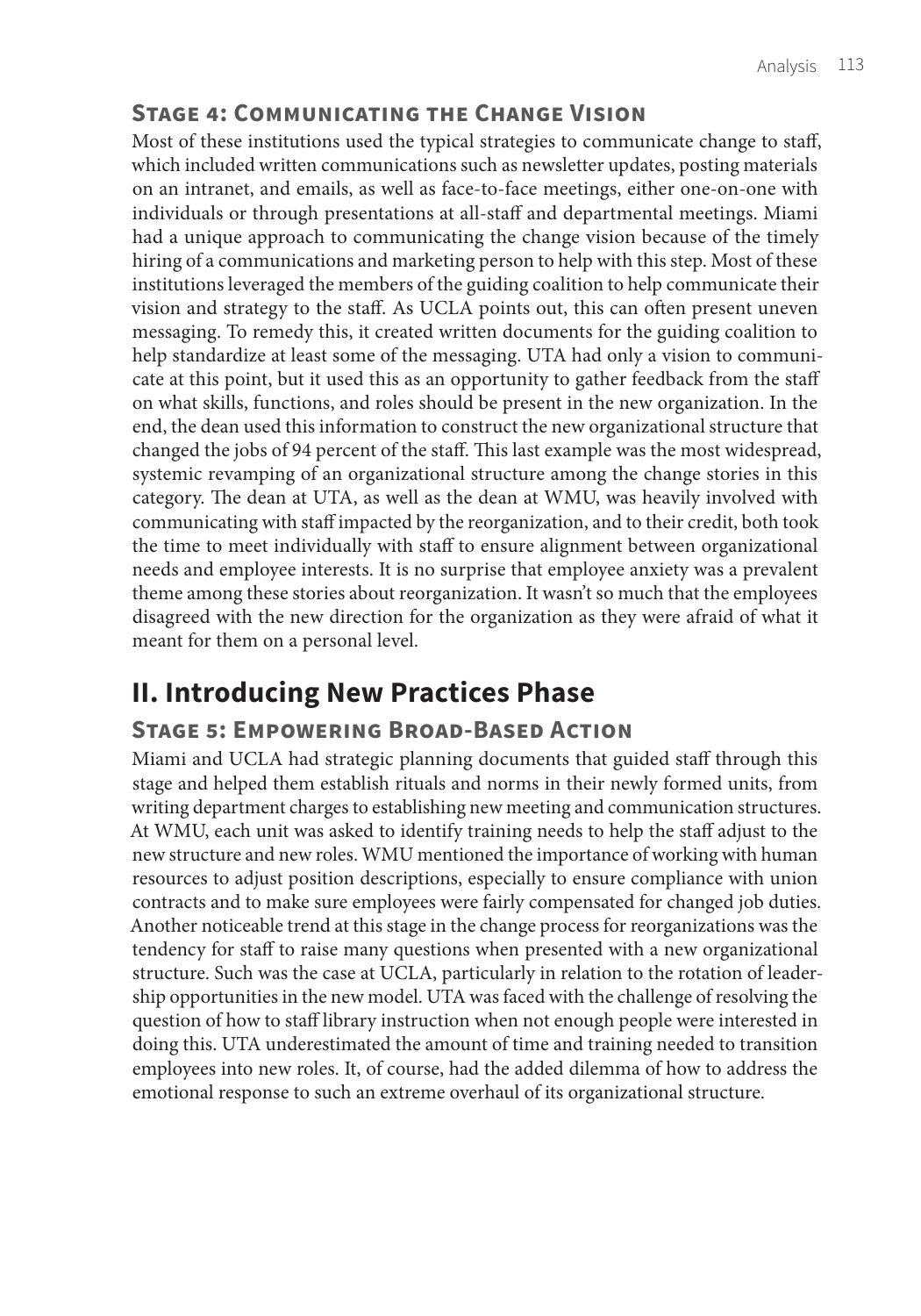#### **Stage 6: Generating Short-Term Wins**

 Miami was working toward switching to its new structure while developing a hiring plan. WMU was actively hiring twelve new positions as one of its short-term wins while renovating staff spaces to collocate employees in newly formed units. UCLA and UTA were working on team-building exercises among their employees. UTA brought in a consultant specifically to build trust among the new leadership team, while UCLA employees took it upon themselves to develop fun ways to share ideas about ways they could work toward the new vision for the library. With a newly energized leadership team in place at UTA, it generated forty-nine initiatives to support its CXI vision. It set the agenda for the year and provided a framework for the organizational structure. Other short-term wins at UTA included mergers and elimination of functions.

### **Stage 7: Consolidating Gains and Producing More**

#### **Change**

Miami continued to keep the plan fresh in the minds of the staff by continuing to communicate progress. It rewarded early adopters. WMU mentioned taking the time to celebrate success with staff. The WMU dean put a new leadership council in place and provided leadership development. Change at UCLA began to shift the overall culture as communication between units continued to flourish and break down silos. Forward momentum at UTA came in the form of new initiatives such as the FabLab, an innovative learning space designed to support experiential learning, and a new administrative position in support of the new structure.

## **III. Grounding Phase**

#### **Stage 8: Anchoring New Approaches in the Culture**

Momentum continued at all four institutions that signaled to staff that the reorganization was well rooted and on its way to fruition. Miami launched its hiring plan and began the screening process to fill positions for approximately 20 percent of its organization. It offered professional development to the leadership team. UTA offered staff awards to encourage innovation and adjusted its merit system to better align with its shared vision. UCLA still needs to iron out the rotation of its leadership structure and to define the role of its leadership team in general, but the communication culture was progressing in a positive direction. Perhaps WMU was further along in the reorganization process when compared to the others, but its approach of assessing the change process was unique.

## **Analysis and Conclusions**

Patterns evolved in these change stories that hint at some common trends to consider when embarking upon a reorganization. Interestingly, these themes did not emerge at a predictable and consistent stage in Kotter's change model, which suggests that every change story is unique and nuanced. For example, the stage in the Kotter model at which each institution arrived at a new reorganizational model for their institution differed.